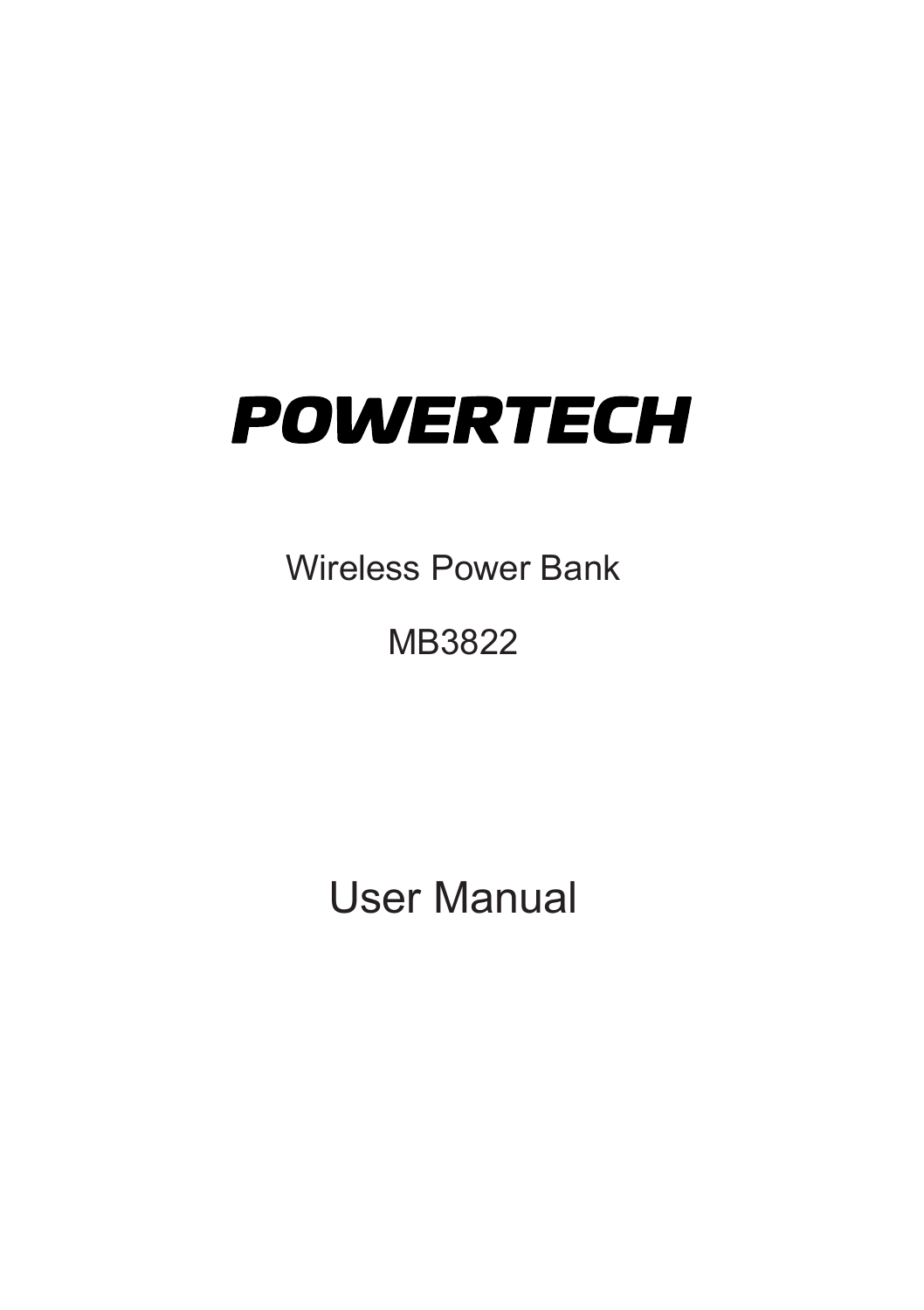#### **Specifications:**

| Material | ABS                                                                                                      |
|----------|----------------------------------------------------------------------------------------------------------|
| Capacity | 20000mAh                                                                                                 |
| Input    | Micro USB (5V/3A, 9V/2A),<br>USB C (5V/3A, 9V/2A)                                                        |
| Output   | USB C (PD 18W 5V/3A, 9V/2A, 12V/1.5A)<br>USB A (QC 3.0 5V/3A, 9V/2A, 12V/1.5A)<br>Wireless (5W/7.5W/10W) |

#### **Features:**

- 1.Enough capacity to recharge your USB or wirelessly charged devices many times over.
- 2.Features a Type A and Type-C USB port with Quick Charge technology to fast charge compatible devices.
- 3.Integrated Qi fast charger.
- 4.Remaining battery capacity is shown on the LED display as a percentage.
- 5.High capacity 20000 mAh lithium polymer battery.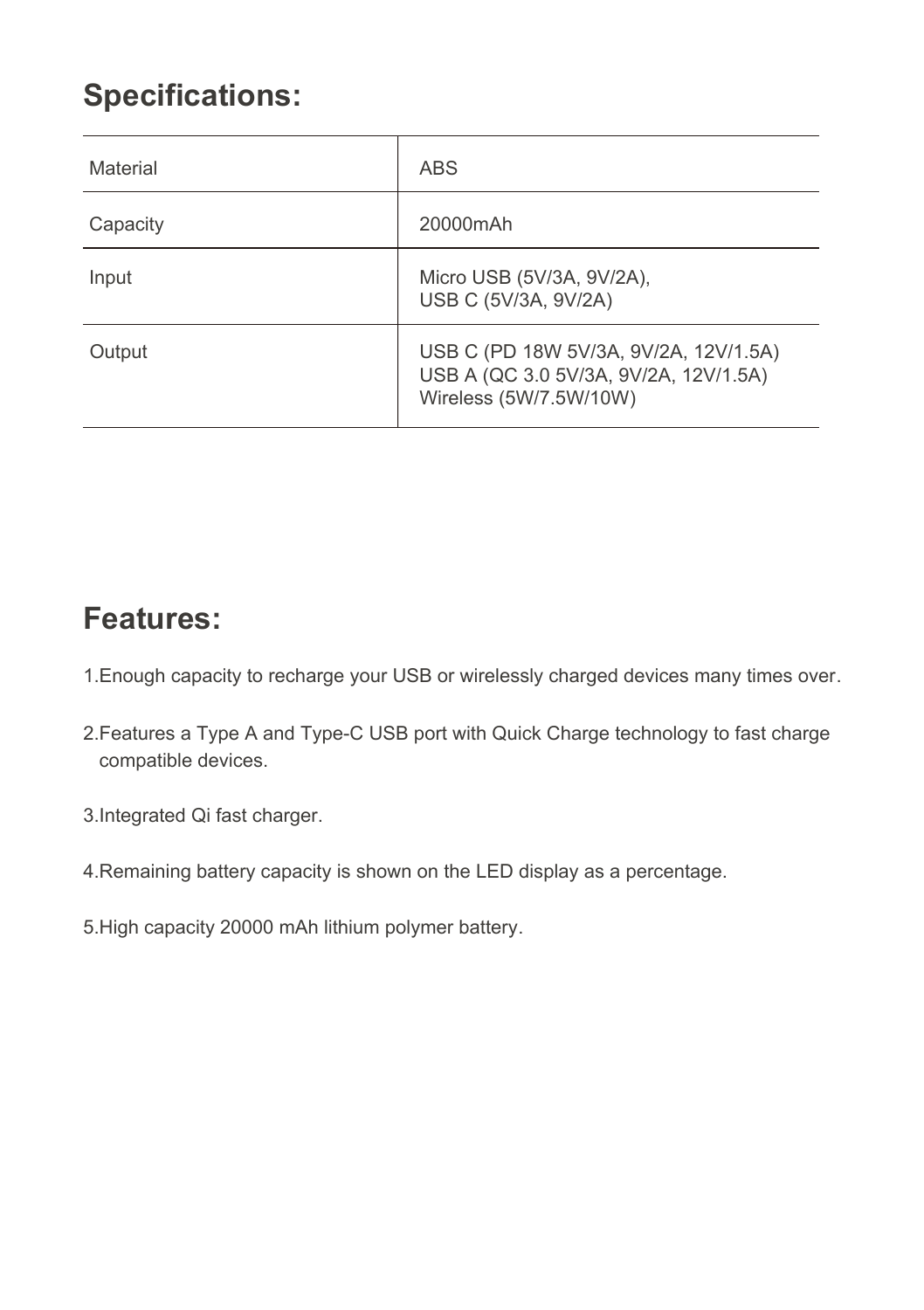#### **Product details:**



- 1. Power Button:
- 2. OUT (USB A)
- 3. LCD display

4.Wireless charging area 5.Micro USB Input 6.USB C

#### **Package Accessories:**

Power Bank \* 1 Charging cable \* 1 User Manual \* 1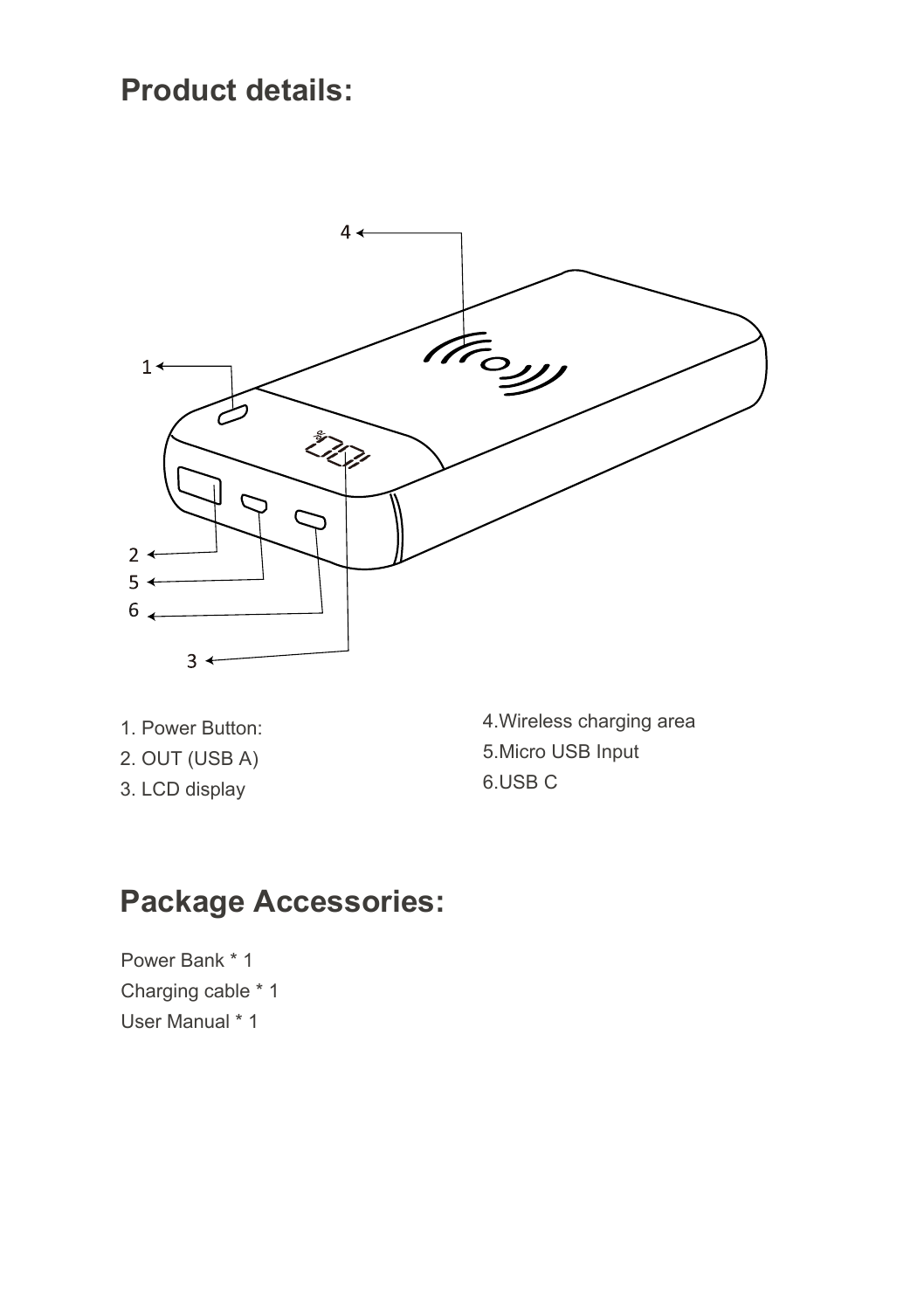#### **Wireless charging mode:**

- 1. Place your phone on the wireless charging area, make sure the phone is properly aligned.
- 2. Press the button to wake up power bank, when the phone is being charged, the screen will light up automatically to show the charging percentage.

### **Notes:**

- 1. Do not drop, hit or shake the mobile power bank as it may damage or displace the lithium battery which may lead to failure!
- 2. Do not submerge the mobile power bank into liquid.
- 3. Avoid prolonged exposure to direct sunlight or rain.
- 4. Do not store or carry flammable liquids, gases or explosives near mobile power banks.
- 5. Forcing incorrect adaptors/cables may damage unit.
- 6. Keep your mobile power bank out of the reach of children.
- 7. Do not disassemble the power bank.
- 8. The power bank should be charged at least once a month, 50% or more power should be kept for storage purposes.